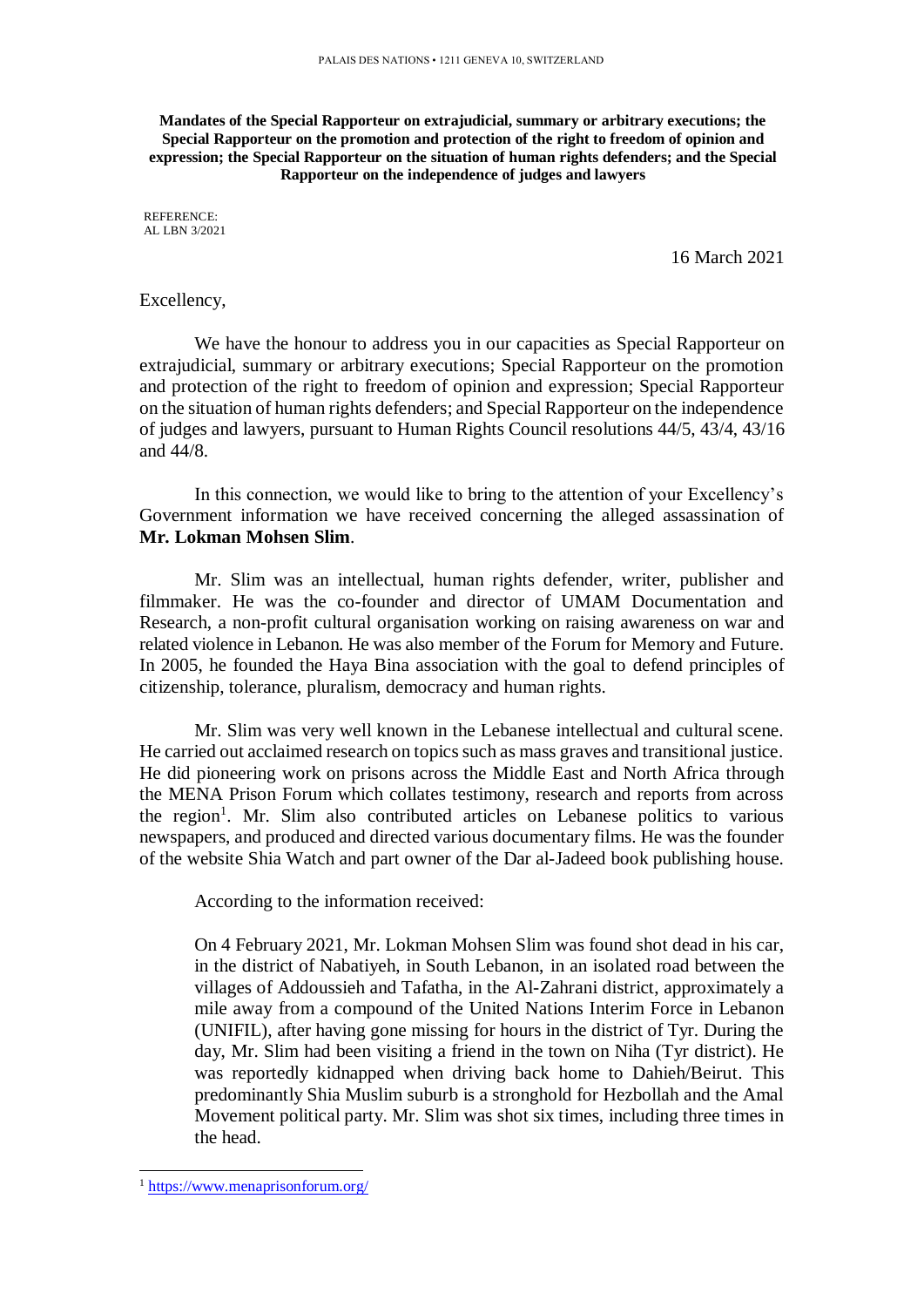Mr. Slim documented allegations of war crimes in Syria and Lebanon and defended and promoted the rights of Lebanese and Syrian refugees in the country. He was also an outspoken critic of Hezbollah. In January 2021, for instance, in an interview on an Arabic satellite station, he had also reportedly suggested that the hazardous chemicals that had blown up in the Beirut port<sup>2</sup> had been brought to Lebanon for the Syrian government, with the complicity of Russia and Hezbollah. Due to his engagement in Lebanon's civic space and public scene, he had been repeatedly singled out by Hezbollah supporters as an enemy and frequently accused of pursuing a foreign agenda. He was intimidated, harassed and threatened on numerous occasions, as were his family and organization.

Mr. Slim's home, known as Villa Slim, was a hub of cultural activities where debates, film screenings and exhibitions were often organised. He lived with no personal security and the gates to the house were famously always open<sup>3</sup>.

In 2019, rioters attacked Mr. Slim's home and covered the walls with insults. He publicly denounced the threats he received and called for protection against groups de facto controlling the area he lived in. In a statement posted on social media, Mr. Slim stated that: "in the event that any verbal or physical attack is carried out on me, my wife, my home or family, I, through this statement, make the de facto forces - represented by Hassan Nasrallah and Nabih Berri - responsible for what happened or what will happen<sup>4</sup>.

The murder of Mr. Slim took place at a time when freedoms and civic space in Lebanon have allegedly regressed with a surge of arrests, intimidation, threats and violence against human rights defenders, journalists and activists, including in the wake of the nationwide protests that began in October 2019<sup>5</sup>. The killing of Mr. Slim, in particular, sparked fears of a renewed wave of targeted assassinations, similar to the one witnessed by the country between 2004 and 2008, and may deter others from carrying out their legitimate political, intellectual or human rights work in the country.

An investigation into the assassination of Mr. Slim was launched by the Prosecutor General of South Lebanon, Mr. Rahif Ramadan. Initially, and for a week, the case was assigned to a local police station with reportedly no capacity and no technical expertise to carry out the investigation in an adequate manner. Subsequently, at the insistence of Mr. Slim's family, the Prosecutor General withdrew the investigation from the local police and assigned it to the central

-

<https://spcommreports.ohchr.org/TMResultsBase/DownLoadPublicCommunicationFile?gId=24948> . The reply of the Government of Lebanon is accessible here:

<sup>&</sup>lt;sup>2</sup> See UN human rights experts call for justice and accountability in response to Beirut explosion: <https://www.ohchr.org/en/NewsEvents/Pages/DisplayNews.aspx?NewsID=26163&LangID=E> 3 Ibid.

<sup>4</sup> [https://www.facebook.com/lokman.slim.9/posts/1743676955762403;](https://www.facebook.com/lokman.slim.9/posts/1743676955762403) and

[https://english.alarabiya.net/features/2021/02/04/Who-is-Lokman-Slim-A-profile-on-Lebanese-activist-](https://english.alarabiya.net/features/2021/02/04/Who-is-Lokman-Slim-A-profile-on-Lebanese-activist-Hezbollah-critic-shot-to-death)[Hezbollah-critic-shot-to-death.](https://english.alarabiya.net/features/2021/02/04/Who-is-Lokman-Slim-A-profile-on-Lebanese-activist-Hezbollah-critic-shot-to-death)

 $\frac{1}{5}$  The general context of demonstrations and protests taking place in Lebanon since October 2019, as well as their underlying causes, was addressed by different Special Procedures in a letter sent to the Government of Lebanon on 20 November 2019 (AL LBN 2019):

<https://spcommreports.ohchr.org/TMResultsBase/DownLoadFile?gId=35124>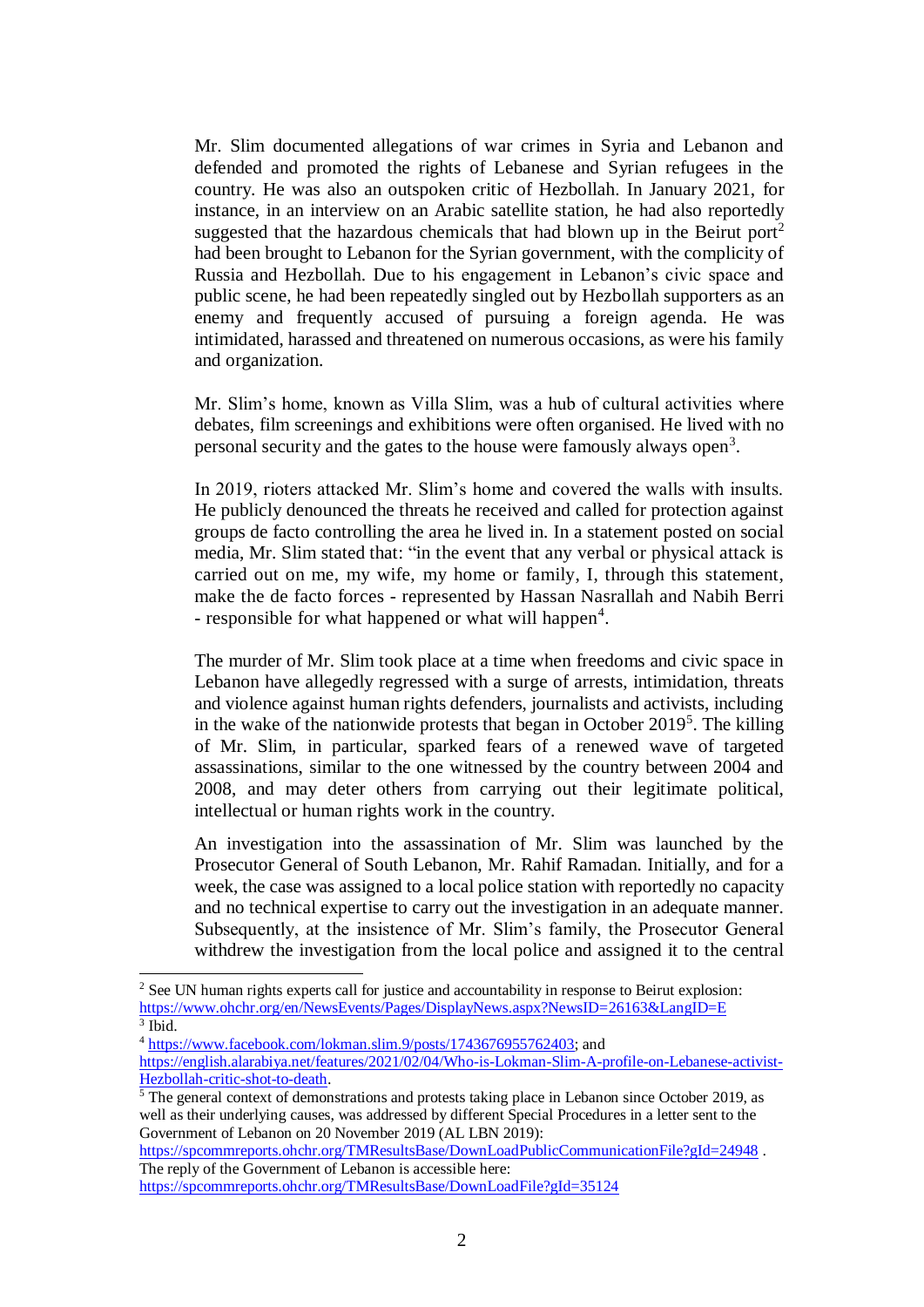intelligence service of the Internal Security Forces (FSI). In spite of the complexity of the case, however, no investigative judge has yet been appointed.

It is further submitted that the Public Prosecutor responsible for the case is allegedly linked to the Speaker of Parliament Mr. Nabih Berri whose Amal Movement political party is political ally of Hezbollah. It is therefore feared that, in these circumstances, the investigation into the killing of Mr. Slim may not be conducted with the necessary independence and may not be effective.

While we do not wish to prejudge the accuracy of the information received, we wish to express our utmost concern at the above-mentioned allegations which, if confirmed, would be in contravention of the right of everyone to life, as set forth in Article 3 of the Universal Declaration of Human Rights ("UDHR"); and Article 6 of the International Covenant on Civil and Political Rights ("ICCPR"), ratified by Lebanon in 1972. Furthermore, in light of Mr. Slim's public exposure and engagement in civic space, we are concerned that his killing may also constitute a violation of the right to freedom of opinion and expression, protected by Article 19 of the ICCPR.

We note, in particular, that as a prominent intellectual of Lebanon, Mr. Slim had been the target of threats and attacks on different occasions which he also publicly denounced in 2019. Therefore, we underscore that the Government had an obligation to examine with particular scrutiny the security concerns arising from Mr. Slim's specific profile and to take all steps that could be reasonably expected to protect his life.

We recall that the right to life is the supreme right from which no derogation is permitted, even in situations of armed conflict and other public emergencies that threaten the life of the nation. The right to life has crucial importance both for individuals and for society as a whole. It is most precious for its own sake as a right that inheres in every human being, but it also constitutes a fundamental right, the effective protection of which is the prerequisite for the enjoyment of all other human rights and the content of which can be informed by other human rights<sup>6</sup>.

The obligation of States to respect the right to life not only entails the duty to refrain from engaging in conduct resulting in arbitrary deprivation of life; it also imposes a due diligence obligation to protect the lives of individuals against deprivations caused by persons or entities whose conduct may not be directly attributable to the State. This obligation extends to reasonably foreseeable threats and life-threatening situations that can result in loss of life<sup>7</sup>. Accordingly, States may be held responsible for the wrongful conduct of non-State actors, operating within their territory, when they fail to exercise due diligence to protect individuals from such harmful acts<sup>8</sup>.

<sup>6</sup> Human Rights Committee, General Comment no. 36 (CCPR/C/CG/36):

[http://docstore.ohchr.org/SelfServices/FilesHandler.ashx?enc=6QkG1d%2fPPRiCAqhKb7yhsrdB0H1l](http://docstore.ohchr.org/SelfServices/FilesHandler.ashx?enc=6QkG1d%2fPPRiCAqhKb7yhsrdB0H1l5979OVGGB%2bWPAXhNI9e0rX3cJImWwe%2fGBLmVrGmT01On6KBQgqmxPNIjrLLdefuuQjjN19BgOr%2fS93rKPWbCbgoJ4dRgDoh%2fXgwn) [5979OVGGB%2bWPAXhNI9e0rX3cJImWwe%2fGBLmVrGmT01On6KBQgqmxPNIjrLLdefuuQjjN](http://docstore.ohchr.org/SelfServices/FilesHandler.ashx?enc=6QkG1d%2fPPRiCAqhKb7yhsrdB0H1l5979OVGGB%2bWPAXhNI9e0rX3cJImWwe%2fGBLmVrGmT01On6KBQgqmxPNIjrLLdefuuQjjN19BgOr%2fS93rKPWbCbgoJ4dRgDoh%2fXgwn) [19BgOr%2fS93rKPWbCbgoJ4dRgDoh%2fXgwn](http://docstore.ohchr.org/SelfServices/FilesHandler.ashx?enc=6QkG1d%2fPPRiCAqhKb7yhsrdB0H1l5979OVGGB%2bWPAXhNI9e0rX3cJImWwe%2fGBLmVrGmT01On6KBQgqmxPNIjrLLdefuuQjjN19BgOr%2fS93rKPWbCbgoJ4dRgDoh%2fXgwn)

<sup>7</sup> Ibid.

<sup>8</sup> Mutatis mutandis, Report of the Special Rapporteur on extrajudicial, summary or arbitrary executions on the role of armed non-State actors and the protection of the right to life (A/HRC/38/44): <https://www.ohchr.org/EN/Issues/Executions/Pages/AnnualReports.aspx>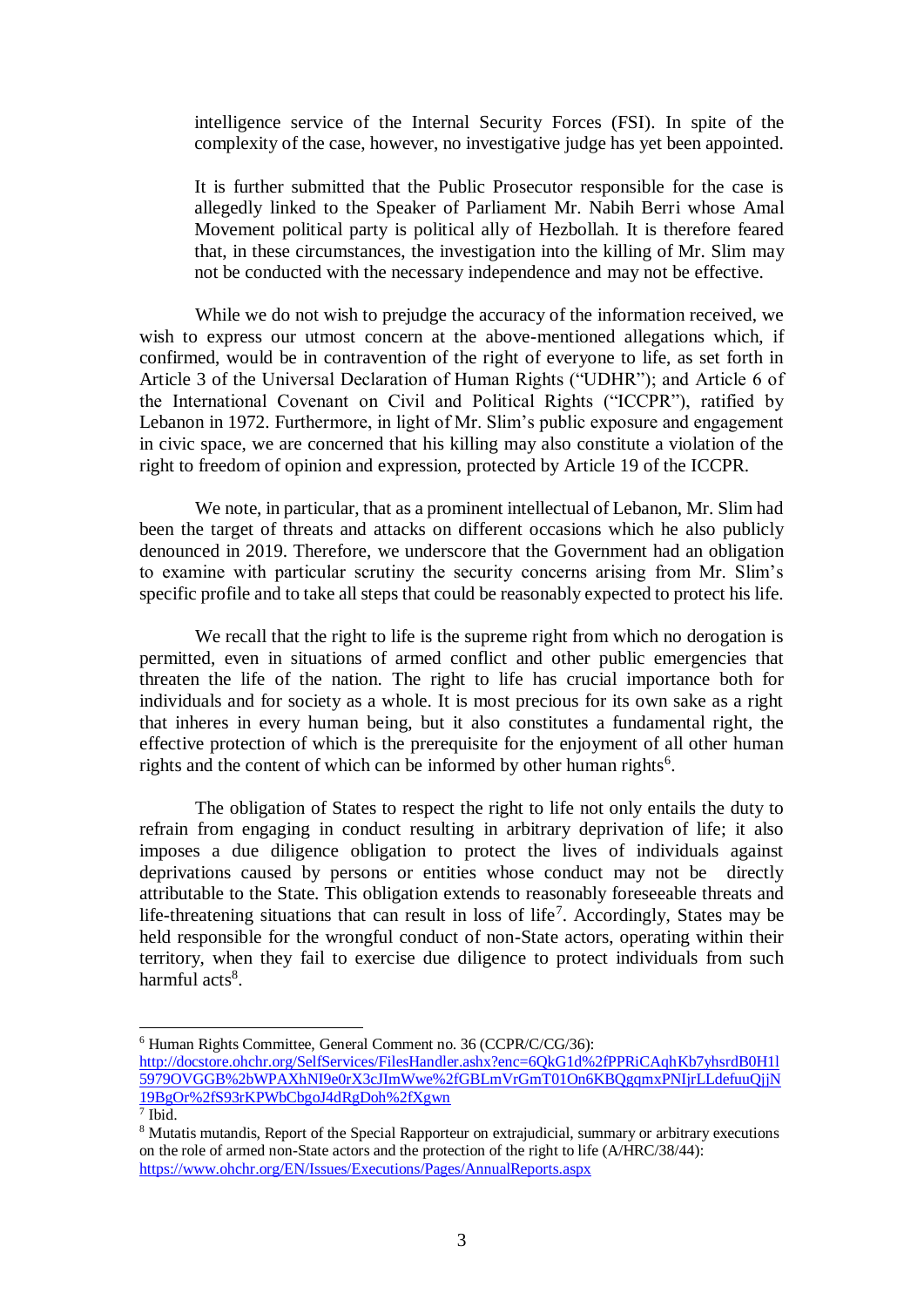Furthermore, States must take special measures of protection towards persons in vulnerable situations whose lives might be at particular risk because of specific threats or pre-existing patterns of violence. Such persons include, among others, human rights defenders and prominent public figures<sup>9</sup>. In the same vein, States must put in place effective measures to protect individuals against attacks aimed at silencing those exercising their right to freedom of expression. Under no circumstance, can an attack on a person, because of the exercise of his or her freedom of opinion or expression, including such forms of attack as threats to life and killing, be compatible with Article 19 of the ICCPR $10$ .

Where they know of potentially unlawful deprivations of life, States are under an obligation to investigate and, where appropriate, prosecute the perpetrators of such incidents $11$ .

Investigations and prosecutions of potentially unlawful deprivations of life should be undertaken in accordance with relevant international standards, including the Minnesota Protocol on the Investigation of Potentially Unlawful Death, and must be aimed at ensuring that those responsible are brought to justice, at promoting accountability and preventing impunity, at avoiding denial of justice, with a view to prevent repeated violations<sup>12</sup>. Investigations must always be independent, impartial, prompt, thorough, effective, credible and transparent. In the event that a violation is found, full reparation must be provided to victims, including adequate measures of compensation, rehabilitation and satisfaction $^{13}$ .

States should also disclose relevant details about the investigation to the victim's next of kin, allow the next of kin to present new evidence, afford the next of kin legal standing in the investigation, and make public information about the investigative steps taken and the findings, conclusions and recommendations emanating from the investigation $14$ .

In addition, States must take the necessary steps to protect witnesses, victims and their relatives, as well as persons conducting the investigation, from threats, attacks and any act of retaliation<sup>15</sup>.

Within this context, we also stress that, in light of their role within the administration of justice and in protecting society from a culture of impunity, prosecutors must respect and protect human dignity and uphold human rights, thus contributing to ensuring due process and the smooth functioning of the criminal justice system. States have an obligation to provide the necessary safeguards to enable prosecutors to perform their important role and function in an objective, autonomous,

l

[https://docstore.ohchr.org/SelfServices/FilesHandler.ashx?enc=6QkG1d%2fPPRiCAqhKb7yhsrdB0H1](https://docstore.ohchr.org/SelfServices/FilesHandler.ashx?enc=6QkG1d%2fPPRiCAqhKb7yhsrdB0H1l5979OVGGB%2bWPAXiks7ivEzdmLQdosDnCG8FaJ7cpkH%2fR9YlpwV%2bAPs%2bmcJcH5I4VEHaUJAAZCeS1gKdFOTIUSHQDT3EiNHS2mKlF) [l5979OVGGB%2bWPAXiks7ivEzdmLQdosDnCG8FaJ7cpkH%2fR9YlpwV%2bAPs%2bmcJcH5I4V](https://docstore.ohchr.org/SelfServices/FilesHandler.ashx?enc=6QkG1d%2fPPRiCAqhKb7yhsrdB0H1l5979OVGGB%2bWPAXiks7ivEzdmLQdosDnCG8FaJ7cpkH%2fR9YlpwV%2bAPs%2bmcJcH5I4VEHaUJAAZCeS1gKdFOTIUSHQDT3EiNHS2mKlF) [EHaUJAAZCeS1gKdFOTIUSHQDT3EiNHS2mKlF](https://docstore.ohchr.org/SelfServices/FilesHandler.ashx?enc=6QkG1d%2fPPRiCAqhKb7yhsrdB0H1l5979OVGGB%2bWPAXiks7ivEzdmLQdosDnCG8FaJ7cpkH%2fR9YlpwV%2bAPs%2bmcJcH5I4VEHaUJAAZCeS1gKdFOTIUSHQDT3EiNHS2mKlF)

<sup>&</sup>lt;sup>9</sup> Ibid.

<sup>&</sup>lt;sup>10</sup> Human Rights Committee, General Comment no. 34 (CCPR/C/CG/34):

 $11$  See CCPR/C/CG/36

<sup>12</sup> <https://www.ohchr.org/Documents/Publications/MinnesotaProtocol.pdf>

 $13 \overline{\text{Ibid.}}$ 

 $14$  Ibid.

 $15$  Ibid.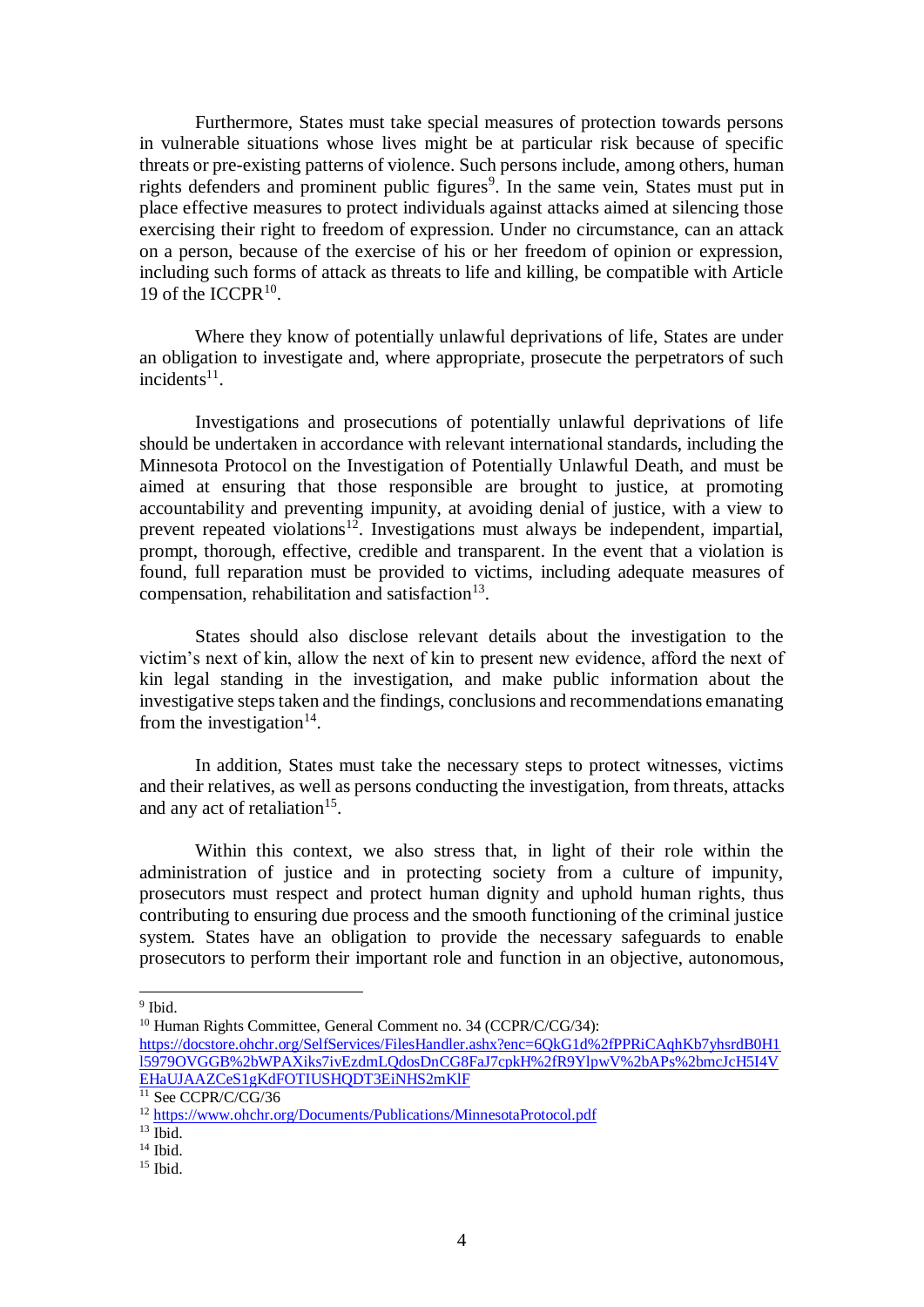independent and impartial manner. It is also essential to ensure that prosecutors are accountable in the performance of their duties $16$ .

In connection with the above alleged facts and concerns, please refer to the **Annex on Reference to international human rights law** attached to this letter which cites international human rights instruments and standards relevant to these allegations.

As it is our responsibility, under the mandates provided to us by the Human Rights Council, to seek to clarify all cases brought to our attention, we would be grateful for your observations on the following matters:

- 1. Please provide any additional information and any comment you may have on the above-mentioned allegations.
- 2. Please provide detailed information on all the circumstances of the death of Mr. Lokman Mohsen Slim.
- 3. Please explain whether the Government of Lebanon has ever made an assessment of the risks faced by Mr. Slim to his personal safety, particularly due to his public activities and in light of the threats he repeatedly received until shortly before his assassination as a result of his social and political engagement. Please clarify when such an assessment was made and whether, based on it, Mr. Slim was afforded with any measure of protection to prevent or minimise potential risks to his life. If no assessment was made and/or, following one, no protection measures were deemed necessary, please explain the reasons why and how this would be compatible with Lebanon's international human rights obligations.
- 4. Please clarify whether an investigation into the assassination of Mr. Slim has been launched and provide detailed, updated information of its current status. Please explain how the investigation is being conducted in full compliance with international standards, including with regard to ensuring that the family of Mr. Slim is adequately involved into relevant investigatory steps. Please explain whether, at this stage, Mr. Slim's family has had access to any form of support and/or redress. If not, please explain whether any measure might be envisaged for adoption in this regard.
- 5. Please indicate whether the investigation has led to any outcome, particularly in terms of establishing truth and accountability. If the investigation is being inconclusive, please indicate the reasons why and explain what measures have been adopted, or may be envisaged to be adopted, to overcome any obstacle to its effectiveness.
- 6. Please provide information on measures taken, or envisaged to be undertaken, to ensure effective protection of all those who might be at risk for their safety in relation to Mr. Slim's assassination, including, for

<sup>&</sup>lt;sup>16</sup> Report of the Special Rapporteur on the independence of judges and lawyers (A/HRC/20/19): <https://undocs.org/A/HRC/20/19>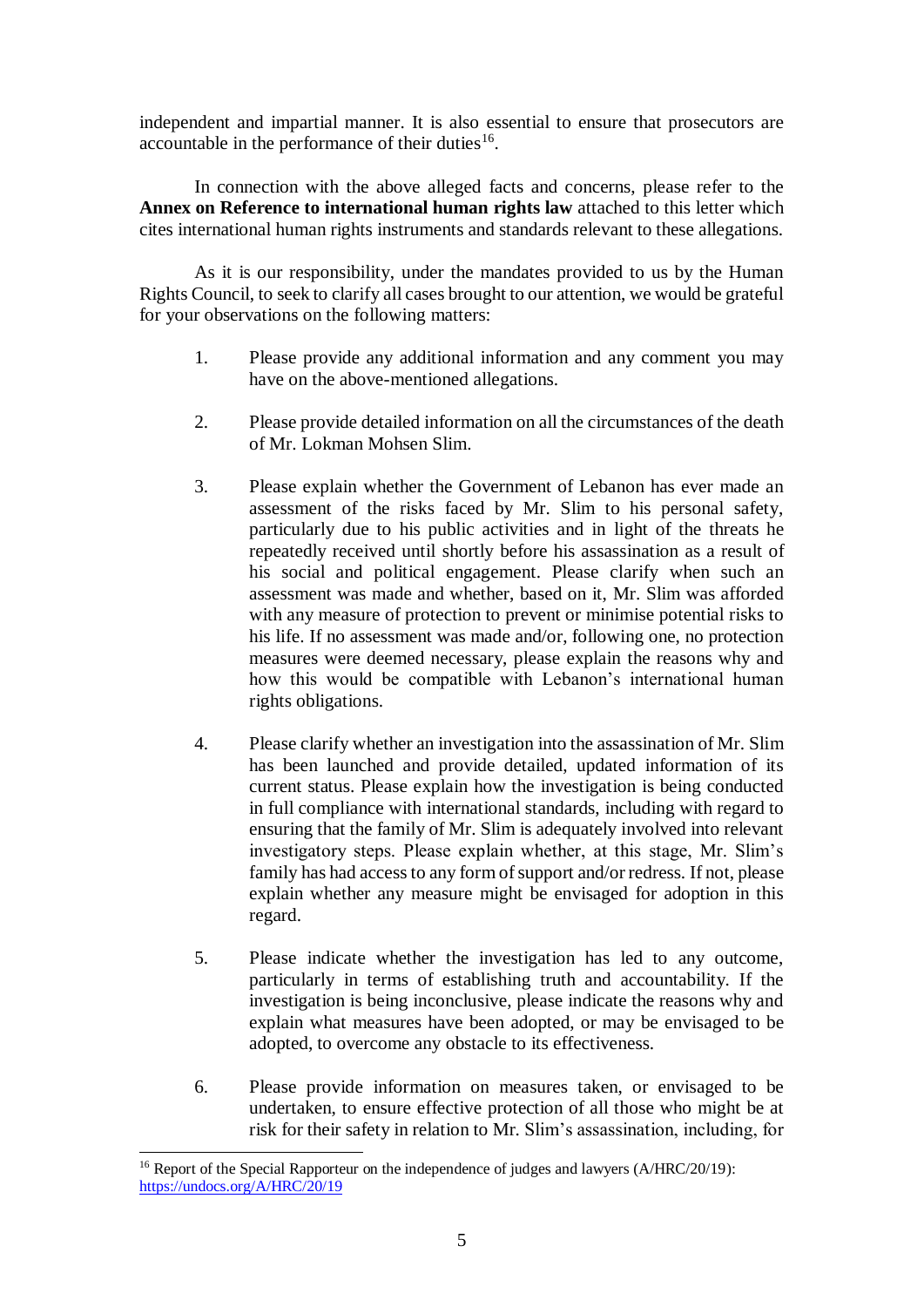instance, the members of his family, possible witnesses, his colleagues and close friends.

- 7. Please provide detailed, updated information on the current status of the investigation concerning the explosion in the port of Beirut of 4 August 2020 and clarify steps taken, or envisaged to be undertaken, to ensure that any alleged relation between the explosion and the assassination of Mr. Slim is fully and comprehensively investigated.
- 8. Please provide detailed information on legislation, measures and other safeguards in force to ensure objectivity, autonomy, independence and impartiality of the Prosecutor General in charge of the investigation into the killing of Mr. Slim. Please also indicate existing provisions and guarantees to maintain scrutiny on the work of the Prosecutor General and to ensure his accountability, as appropriate.
- 9. Please provide information on initiatives taken to publicly condemn the killing of Mr. Slim and all acts of violence against human rights defenders and those targeted for their opinions or legitimate engagement in Lebanon's civic space. Please explain efforts made to protect these persons, including by promoting their critical role in society; and by ensuring that allegations of human rights violations linked to freedom of expression are duly investigated.

We would appreciate receiving a response within 60 days. Passed this delay, this communication and any response received from your Excellency's Government will be made public via the communications reporting [website.](https://spcommreports.ohchr.org/) They will also subsequently be made available in the usual report to be presented to the Human Rights Council.

While awaiting a reply, we urge that all necessary interim measures be taken to halt the alleged violations and prevent their re-occurrence and in the event that the investigations support or suggest the allegations to be correct, to ensure the accountability of any person(s) responsible for the alleged violations.

We respectfully call on Your Excellency's Government to ensure effective protection of all persons that may currently be at risk of targeted violence as a result of their legitimate work or opinions, including by actively engaging with them, seeking to collect information on threats they may be facing and taking measures to physically protect or relocate them, with their consent, to secured safe house, as appropriate.

We are of the view that acts of violence and intimidation against the country's most thoughtful voices, can only exacerbate radicalism and instability. We therefore encourage the Government to ensure democratic space, promote wider participation in public life and ensure that the population can exercise its fundamental rights safely and contribute freely to the development of a prosperous and open society.

We also wish to highlight that this case risks further undermining the trust of the Lebanese population in the judicial system. It is essential that the authorities take all necessary steps to demonstrate the independence of the investigation. We therefore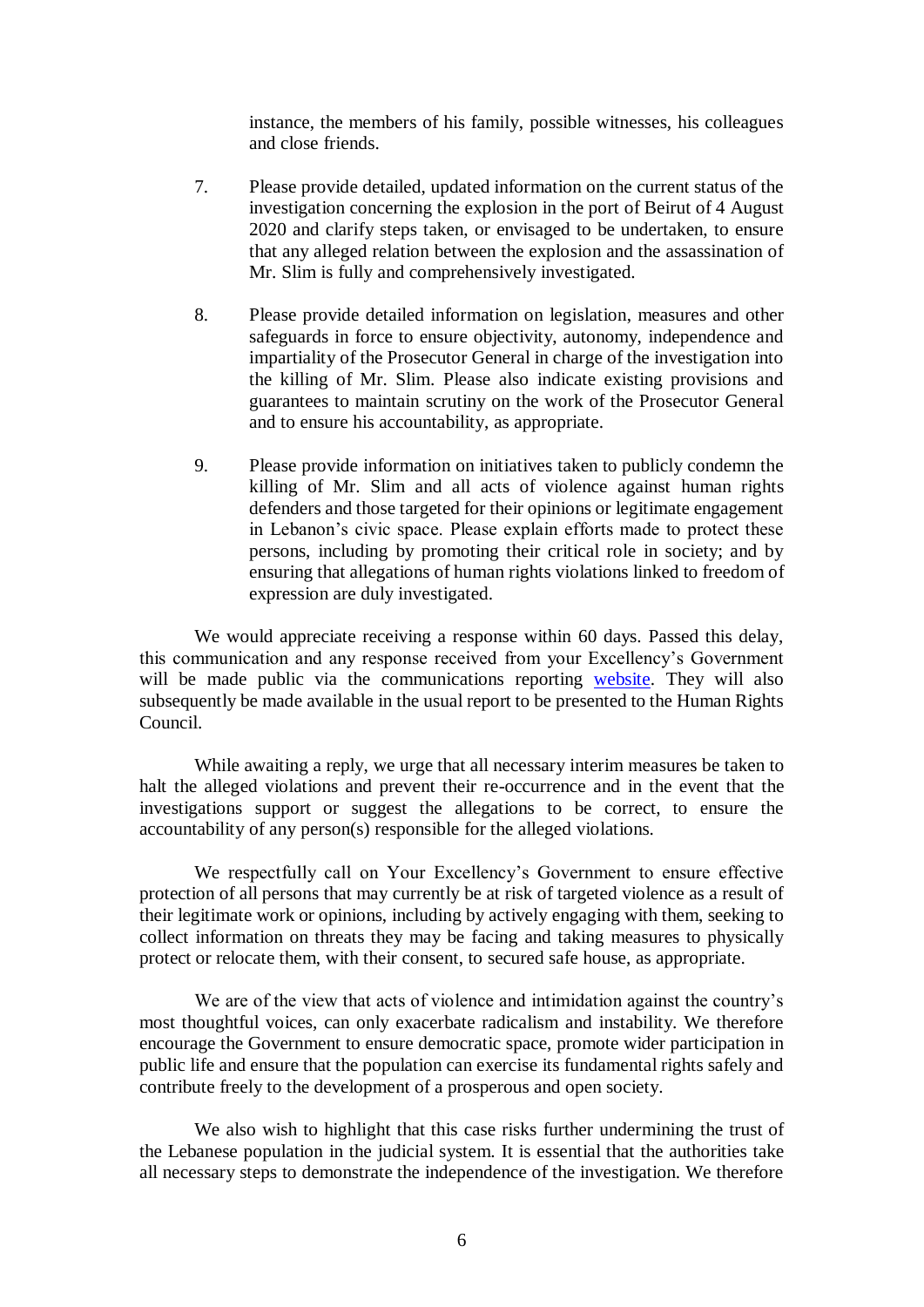call on your Excellency's Government to consider requesting international technical assistance to investigate the killing of Mr. Slim.

We also urge you to consider establishing an independent and impartial Commission, made up of individuals deeply recognized for their non-allegiance to any groups or political parties, to investigate the failure of past investigations into the killings of human rights defenders, activists and politicians in Lebanon, supported possibly by international experts. This Commission should seek not only to review past investigations but also to recommend structural reforms to combat impunity and strengthen the independence of all investigatory mechanisms.

We also call on the Government to consider, in the long-term direct and more systemic cooperation between United Nations experts and the Lebanese judicial system (including, for instance, embedding an international unit of experts advising and supporting national actors) to strengthen investigations into politically-motivated murders and put an end to the rampant practice of impunity.

We remain at your disposal for any advice and assistance, or follow up on these recommendations.

While the information at hand is by no means exhaustive, it is sufficiently credible to indicate a series of inter-related concerns that warrant serious and undivided attention. For this reason, we may consider to publicly express our concerns. We also believe that it is a matter of public interest that these issues are clarified to the full extent possible. Any public expression of concern on our part will indicate that we have been in contact with your Excellency's Government's to clarify the issue/s in question.

Please note that a copy of the present letter will be sent to the United Nations Interim Force in Lebanon (UNIFIL).

Please accept, Excellency, the assurances of our highest consideration.

Agnes Callamard Special Rapporteur on extrajudicial, summary or arbitrary executions

Irene Khan Special Rapporteur on the promotion and protection of the right to freedom of opinion and expression

> Mary Lawlor Special Rapporteur on the situation of human rights defenders

Diego García-Sayán Special Rapporteur on the independence of judges and lawyers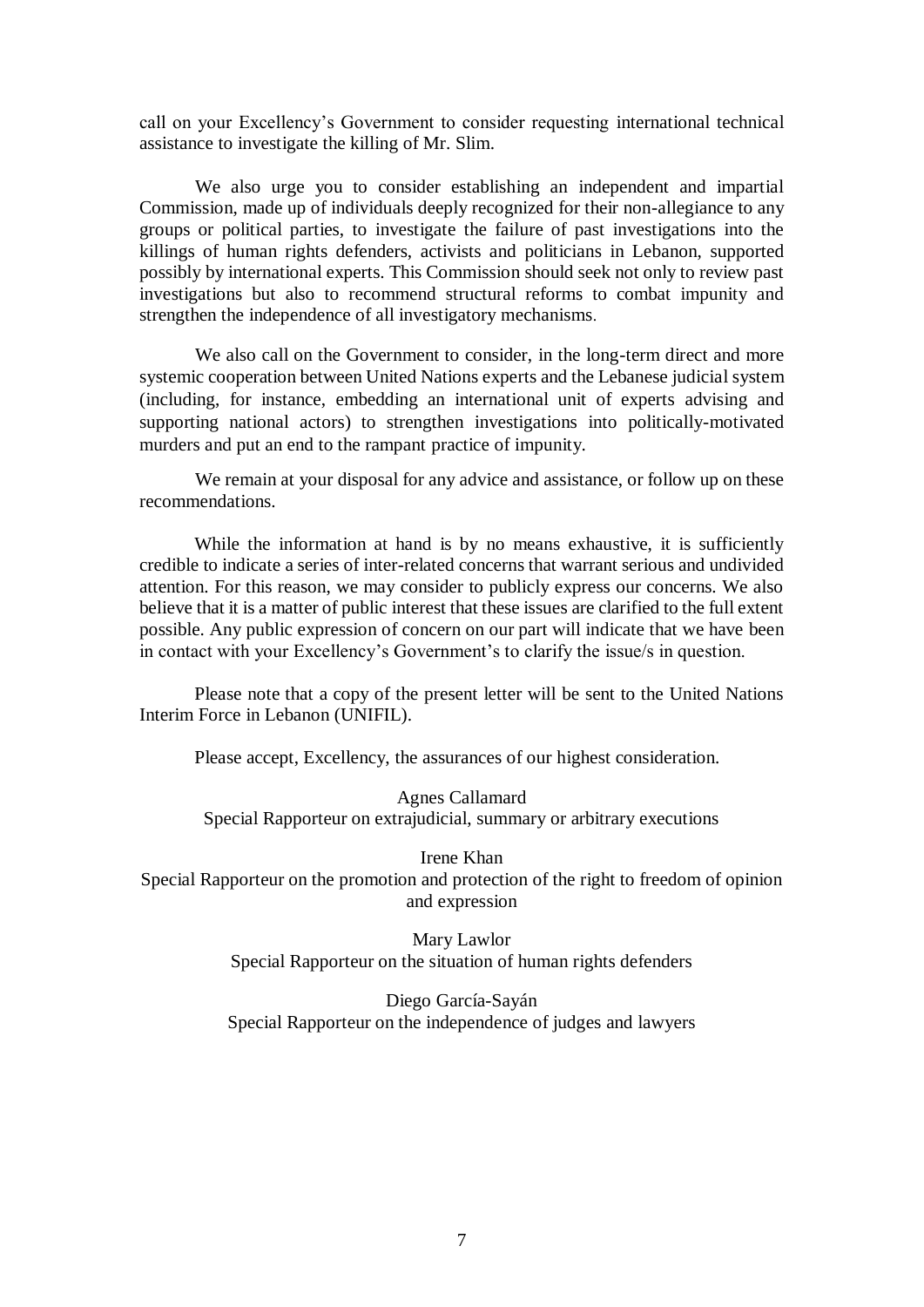## **Annex Reference to international human rights law**

In connection with above alleged facts and concerns, We would like to refer your Excellency's Government to Article 3 of the Universal Declaration of Human Rights which states that "Everyone has the right to life, liberty and security of person"; and Article 6 (1) of the International Covenant on Civil and Political Rights (ICCPR) which provides that "Every human being has the inherent right to life. This right shall be protected by law. No one shall be arbitrarily deprived of his life".

The Human Rights Committee has indicated that the obligation under Article 6 extends to reasonably foreseeable threats and life-threatening situations that can result in loss of life, including threats emanating from private persons and entities (CCPR/C/GC/36). In its General Comment No. 31, the Committee also stated that there is a positive obligation on States Parties to ensure the protection of the rights contained in the Covenant against violations by private persons or entities, which includes the duty to take appropriate measures to prevent, investigate, prosecute and punish those responsible and repair the damage caused by private persons or entities A failure to investigate and bring perpetrators of such violations to justice could in and of itself give rise to a separate breach of the ICCPR<sup>17</sup>.

Investigations and prosecutions of potentially unlawful deprivations of life should be undertaken in accordance with relevant international standards, including the Minnesota Protocol on the Investigation of Potentially Unlawful Death (2016), and must be aimed at ensuring that those responsible are brought to justice, at promoting accountability and preventing impunity, at avoiding denial of justice and at drawing necessary lessons for revising practices and policies with a view to avoiding repeated violations (CCPR/C/GC/36).

The Minnesota Protocol affirms that "Persons whose rights have been violated have the right to a full and effective remedy. Family members of victims of unlawful death have the right to equal and effective access to justice; to adequate, effective and prompt reparation; to recognition of their status before the law; and to have access to relevant information concerning the violations and relevant accountability mechanisms. Full reparation includes restitution, compensation, rehabilitation, guarantees of nonrepetition, and satisfaction. Satisfaction includes government verification of the facts and public disclosure of the truth, an accurate accounting for of the legal violations, sanctions against those responsible for the violations, and the search for the disappeared and for the bodies of those killed."

"Investigative processes and outcomes must be transparent, including through openness to the scrutiny of the general public and of victims' families. Transparency promotes the rule of law and public accountability, and (…) enables the victims (…) to take part in the investigation. States should adopt explicit policies regarding the transparency of investigations. States should, at a minimum, be transparent about the

<sup>&</sup>lt;sup>17</sup> Human Rights Committee, General Comment no. 31 (CCPR/C/21/Rev.1/Add. 13): [http://docstore.ohchr.org/SelfServices/FilesHandler.ashx?enc=6QkG1d%2fPPRiCAqhKb7yhsjYoiCfM](http://docstore.ohchr.org/SelfServices/FilesHandler.ashx?enc=6QkG1d%2fPPRiCAqhKb7yhsjYoiCfMKoIRv2FVaVzRkMjTnjRO%2bfud3cPVrcM9YR0iW6Txaxgp3f9kUFpWoq%2fhW%2fTpKi2tPhZsbEJw%2fGeZRASjdFuuJQRnbJEaUhby31WiQPl2mLFDe6ZSwMMvmQGVHA%3d%3d) [KoIRv2FVaVzRkMjTnjRO%2bfud3cPVrcM9YR0iW6Txaxgp3f9kUFpWoq%2fhW%2fTpKi2tPhZsb](http://docstore.ohchr.org/SelfServices/FilesHandler.ashx?enc=6QkG1d%2fPPRiCAqhKb7yhsjYoiCfMKoIRv2FVaVzRkMjTnjRO%2bfud3cPVrcM9YR0iW6Txaxgp3f9kUFpWoq%2fhW%2fTpKi2tPhZsbEJw%2fGeZRASjdFuuJQRnbJEaUhby31WiQPl2mLFDe6ZSwMMvmQGVHA%3d%3d) [EJw%2fGeZRASjdFuuJQRnbJEaUhby31WiQPl2mLFDe6ZSwMMvmQGVHA%3d%3d](http://docstore.ohchr.org/SelfServices/FilesHandler.ashx?enc=6QkG1d%2fPPRiCAqhKb7yhsjYoiCfMKoIRv2FVaVzRkMjTnjRO%2bfud3cPVrcM9YR0iW6Txaxgp3f9kUFpWoq%2fhW%2fTpKi2tPhZsbEJw%2fGeZRASjdFuuJQRnbJEaUhby31WiQPl2mLFDe6ZSwMMvmQGVHA%3d%3d)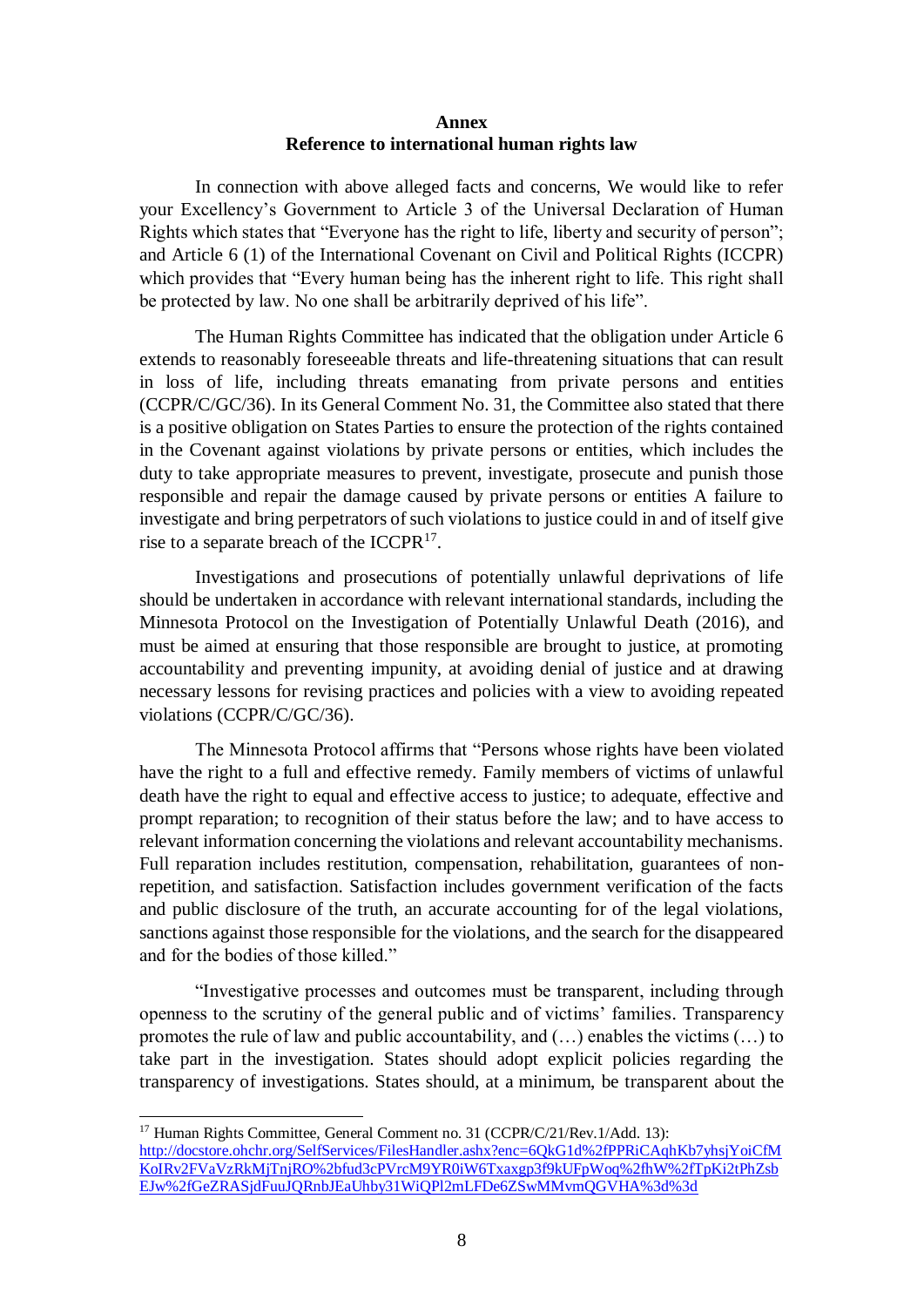existence of an investigation, the procedures to be followed in an investigation, and an investigation's findings, including their factual and legal basis."

We also wish to recall the Guidelines on the role of prosecutors, adopted by the Eighth United Nations Congress on the Prevention of Crime and the Treatment of Offenders, Havana, Cuba, 27 August to 7 September 1990. Although not a binding instrument, the United Nations Guidelines were formulated "to assist Member States in their tasks of securing and promoting the effectiveness, impartiality and fairness of prosecutors in criminal proceedings" in domestic law and practice (preamble). This instrument contains 24 guidelines applicable to the qualifications, status, role and functions of prosecutors. The United Nations Guidelines should be brought to the attention of prosecutors, as well as the judiciary, the legal profession, members of the executive and the legislature and the public in general. The Standards of professional responsibility and statement of the essential duties and rights of prosecutors (the IAP Standards of professional responsibility), adopted by the International Association of Prosecutors (IAP) on 23 April 1999, complement the United Nations Guidelines. The IAP Standards of professional responsibility were endorsed by the United Nations Commission on Crime Prevention and Criminal Justice in its resolution 17/2 of 18 April 2008. A few other international instruments contain provisions applicable to prosecutors. For instance, article 11 of the United Nations Convention against Corruption requires Member States to take measures to strengthen integrity and prevent opportunities for corruption within the judiciary and also within the prosecution services in States Parties where they do not form part of the judiciary.

Particularly concerned about the impact of this killing on the work of human rights defenders in the country, we underscore the need to take effective measures to protect and promote the right to freedom of opinion expression, as enshrined in Article 19 of the ICCPR. We recall that the Human Rights Committee has affirmed that "States parties should put in place effective measures to protect against attacks aimed at silencing those exercising their right to freedom of expression". (General Comment 34 para. 23) Attacks on a person, because of the exercise of his or her freedom of opinion or expression, including such forms of attack as arbitrary arrest, torture, threats to life and killing, be compatible with article 19. (id.) When human rights defenders, journalists and others are subjected to threats, intimidation and attacks because of their activities, such "attacks should be vigorously investigated in a timely fashion, and the perpetrators prosecuted, and the victims, or, in the case of killings, their representatives, be in receipt of appropriate forms of redress." (id.) We underscore that under no circumstance, can an attack on a person, because of the exercise of his or her freedom of opinion or expression, including such forms of attack as arbitrary arrest, torture, threats to life and killing, be compatible with article 19 of the ICCPR.

In this context, we would also like to refer to the Declaration on the Right and Responsibility of Individuals, Groups and Organs of Society to Promote and Protect Universally Recognized Human Rights and Fundamental Freedoms, also known as the UN Declaration on Human Rights Defenders, in particular article 6 points b) and c), which provide for the right to freely publish, impart or disseminate information and knowledge on all human rights and fundamental freedoms, and to study, discuss and hold opinions on the observance of these rights; as well as article 12, paragraphs 2 and 3, which provides that the State shall take all necessary measures to ensure the